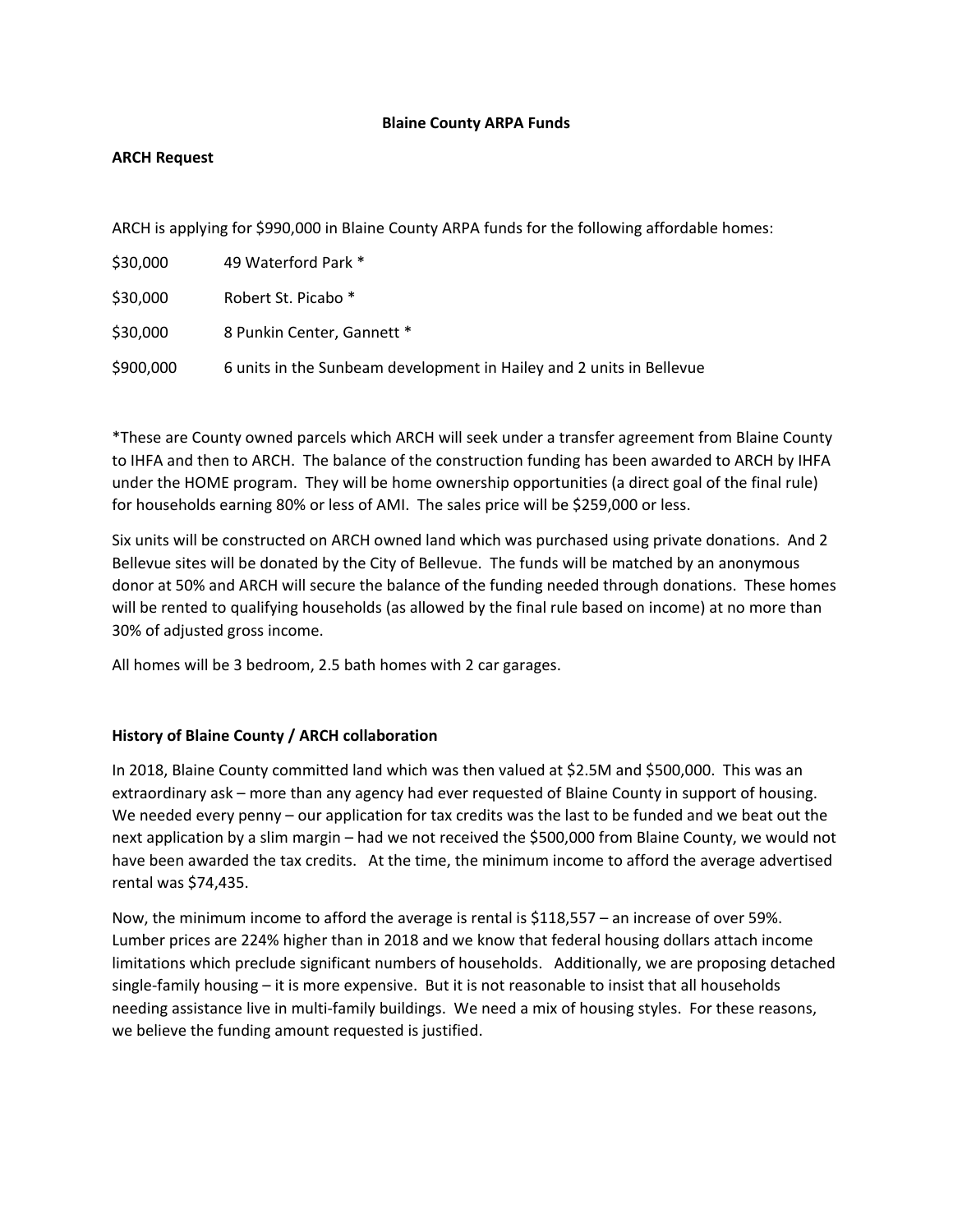## **The Final Rule Governing ARPA funds is Extraordinary with Respect to Housing**

- It is the only federal program that gives control of housing dollars to local jurisdictions.
- It presumes that housing affordability has been negatively impacted by Covid, it does not require recipients to prove that Covid is a culprit.
- It gives jurisdictions significant latitude to determine eligibility for housing.
- It acknowledges that housing development is expensive and implores recipients to build new housing anyway.

Except for these ARPA funds, all federal housing dollars available to Blaine County are competitively awarded by IHFA. **If** State ARPA money is allocated for housing, ARCH will have to compete with the balance of the state for the funds. IHFA will almost certainly require the funds to be used to fund gap financing in other federal programs which will attach the income limitations discussed earlier.

Most other expenditures allowed under this rule require the recipient to link the need for funding to Covid. Housing is an exception.

Throughout the rule but specifically on page 11 section 4348 of the rule, it states "Many different geographic, income-based, or poverty-based presumptions could be used to designate disproportionately impacted populations." This allows Blaine County to expand the eligible households defined in the rule so that we can better serve our community. Please see exhibit A

Page 29 section 4366 of the rule acknowledges that housing is expensive and necessary to address the housing crisis. "While there may be less costly (or non-capital) alternatives to affordable housing development, a comprehensive response to the widespread housing challenges underscored by the pandemic **will require the production of additional affordable homes** and targeted affordable housing development is a cost effective and proportional response to this need." This anticipates jurisdictions building housing entirely with ARPA funds. ARCH is proposing that the County leverage its funding with private donations made to ARCH.

#### **ARCH has the Requisite Experience**

ARCH has utilized millions of federal funds to deliver affordable housing. We have the process and expertise to conform to the following:

- 29 CFR Part 5 documentation
- 40 USC 3702 3704 contract standards
- 2 CFR 200.101 (b)(2) reporting requirements

ARCH has SAMS and Duns numbers; both are required to work with federal funds.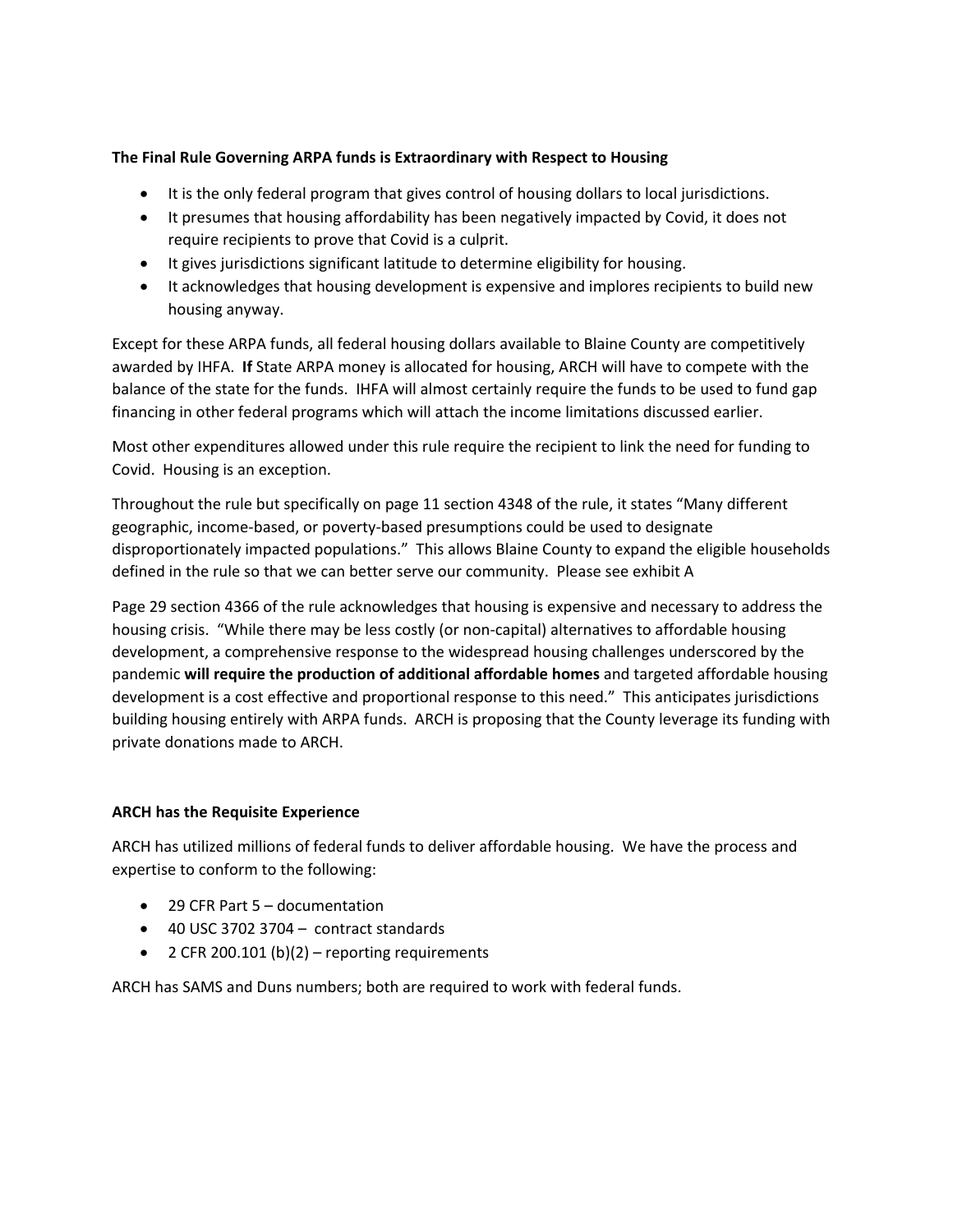# **Exhibit A Income Limits**

| <b>HH Size</b> | <b>FPG</b> |        | <b>300% FPG</b>    |        | <b>100% AMI</b> |        | <b>Proposed</b><br><b>380% FPG</b> |         |
|----------------|------------|--------|--------------------|--------|-----------------|--------|------------------------------------|---------|
| 1              | \$         | 12,880 | $\mathsf{\dot{S}}$ | 38,640 | \$              | 52,500 | \$                                 | 48,944  |
| 2              | \$         | 17,420 | $\mathsf{\dot{S}}$ | 52,260 | \$              | 60,000 | \$                                 | 66,196  |
| 3              | \$         | 21,960 | \$                 | 65,880 | \$              | 67,500 | \$                                 | 83,448  |
| 4              | \$         | 26,500 | \$                 | 79,500 | \$              | 75,000 | \$                                 | 100,700 |
| 5              | \$         | 31,040 | \$                 | 93,120 | \$              | 81,000 | \$                                 | 117,952 |

The rule allows for HH up to 300% FPG with a test for higher limits Test to increase limit If 40% AMI > 185% FPG

40% AMI for HH of 4 is \$30,000 185% FPG for HH of 4 is \$49,200

Blaine County fails this test; however, income is only part of affordability Rents in Blaine County have increased faster than income The income needed to afford the average advertised 3BR rent in Hailey is \$101,091 which is about 380% of FPG, any household earning less than 380% of FPG can not afford market rents.

Allowed by Rule

#### Proposed

Blaine County could find that anyone in our county who can not afford market rent is disproportionally impacted. The rule allows jurisdictions to find additional classes eligible based on income.